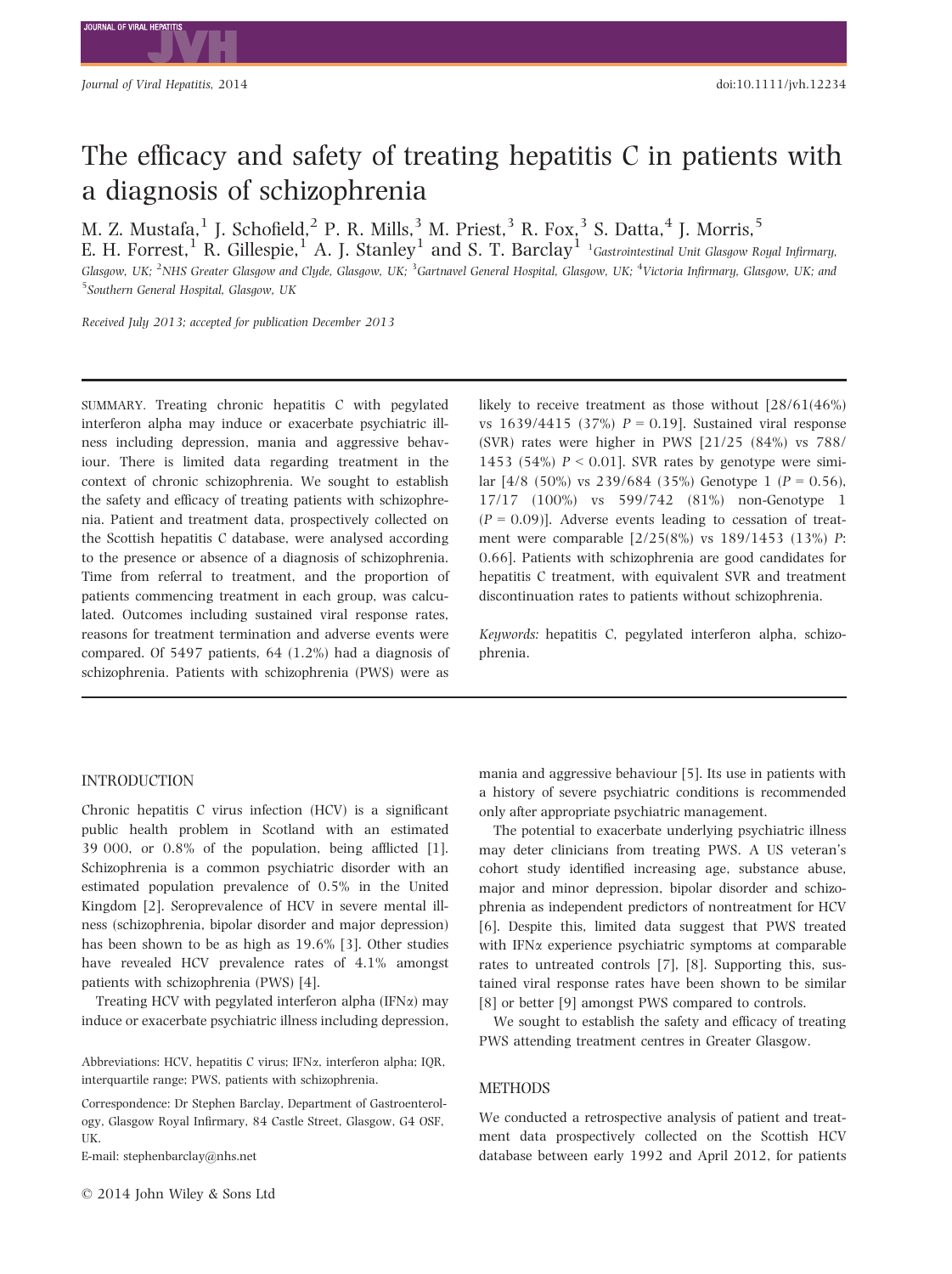| Characteristic                     | Patients with<br>schizophrenia | Controls     | Total       | P value |
|------------------------------------|--------------------------------|--------------|-------------|---------|
|                                    |                                |              |             |         |
| Total number of<br>patients, $n$   | 64                             | 5433         | 5497        |         |
| Mean age in years                  | $36 \pm 7.8$                   | $35 \pm 7.2$ |             | 0.26    |
| Male gender $(\% )$                | 53 (83)                        | 3845 (71)    | 3898 (71)   | 0.04    |
| Race $(\% )$                       |                                |              |             |         |
| Caucasian                          | 64 (100)                       | 5120 (94.2)  | 5184 (94.3) | 0.08    |
| Black                              | $\Omega$                       | 24(0.4)      | 24(0.4)     | 0.62    |
| Asian                              | $\Omega$                       | 249 (4.6)    | 249(4.6)    | 0.15    |
| Others                             | $\theta$                       | 40(0.7)      | 40(0.7)     | 0.93    |
| Alcohol excess $(\% )$             | 25(39)                         | 1211 (22)    | 1236 (22)   | 0.002   |
| Intravenous drug<br>abuse $(\% )$  | 50 (78)                        | 3015(55)     | 3065(56)    | < 0.01  |
| Patients with<br>cirrhosis $(\% )$ | 13 (20)                        | 597 (11)     | 610(11)     | 0.03    |
| $HCV$ genotype $(\% )$             |                                |              |             |         |
| 1                                  | 26(50)                         | 1462 (43)    | 1488 (43)   | 0.31    |
| 2                                  | 1(1.9)                         | 184(5)       | 185(5)      | 0.35    |
| 3                                  | 25(48.1)                       | 1742 (51)    | 1767 (51)   | 0.76    |
| 4                                  | $\theta$                       | 34 (1)       | 34(1)       | 0.92    |

Table 1 Baseline characteristics of patients with hepatitis C

attending Greater Glasgow treatment centres. Data were analysed according to the presence or absence of schizophrenia.

Data on demographic characteristics, severity of liver disease, genotype, prior alcohol excess, substance abuse, time from referral to first attendance and first attendance to treatment were collected. Those treated with combination antiviral therapy (IFN $\alpha$  and ribavirin) were identified, and outcomes including sustained viral response (SVR), discontinuation rates and adverse events were collected.

Database entries were supplemented with case note review to collect data on mental health history and reasons for delay or deferral of treatment amongst PWS. Patients with a diagnosis of drug-induced psychosis were excluded from the analyses. Standard practice across our treatment centres during the period studied was to offer treatment to patients evaluated as stable by their treating psychiatrist.

Statistical analysis was undertaken using MedCalc software. Categorical variables were analysed using chi-square or Fisher's exact test as appropriate. Continuous variables were compared using the t test or Mann–Whitney U test. Normally distributed continuous data are presented as mean ( $\pm$ standard deviation, SD). Nonnormally distributed continuous variables are presented as median (interquartile range, IQR).

## RESULTS

A total of 5500 patients were recorded on the database, of whom three were excluded due to a diagnosis of druginduced psychosis. Of 5497 patients, 64 (1.2%) had a

diagnosis of schizophrenia. Patients were predominantly male (83%) with a mean age of  $36 \pm 7.8$  years. Baseline characteristics of PWS and controls were similar (Table 1), with the exception of higher rates of current or former intravenous drug use, prior alcohol excess and cirrhosis. A total of 1700 patients were treated, with PWS as likely to undergo treatment as controls [28/61(46%) vs 1639/4415  $(37\%)$ ,  $P = 0.19$ ]. Amongst treated patients (Table 2), PWS were older [mean  $46 \pm 7.4$  vs  $37 \pm 7.2$  P < 0.01] and more likely to be cirrhotic [9/28 (32%) vs 265/1639  $(16\%)$ ,  $P = 0.04$ ].

9/28 (32%) of PWS undergoing HCV treatment received Olanzapine as treatment for their schizophrenia, with 18 patients on other treatments (four Quetiapine, four Amisulpride, four Risperidone, two Aripiprazole, two Zuclopenthixol, one Flupentixol and one unspecified depot treatment). Review of medical case notes was unable to identify psychiatric medication in one patient.

A total of 192 patients (three PWS and 189 controls) not yet 6 months posttreatment were excluded from treatment outcome analysis. Overall SVR rates were higher in PWS [21/25 (84%) vs 788/1453 (54%), P < 0.01], analysis per genotype showed similar SVR rates amongst genotype  $1[4/8 (50\%)$  vs  $239/684 (35\%) P = 0.56$  and genotype 2/3 infected patients [17/17 (100%) vs 599/742  $(81\%)$   $P = 0.09$ ). Treatment discontinuation due to adverse events (Table 3) was similar [2/25 (8%) vs 189/ 1453 (13%),  $P = 0.66$ ], with no difference in discontinuation due to depression [1/25 (4%) vs 27/1453 (1.8%),  $P = 0.95$ ]. No patient discontinued treatment due to worsening schizophrenia. No PWS discontinued therapy due to noncompliance  $(0/25 (0\%)$  vs  $72/1453 (5\%). P = 0.49$ .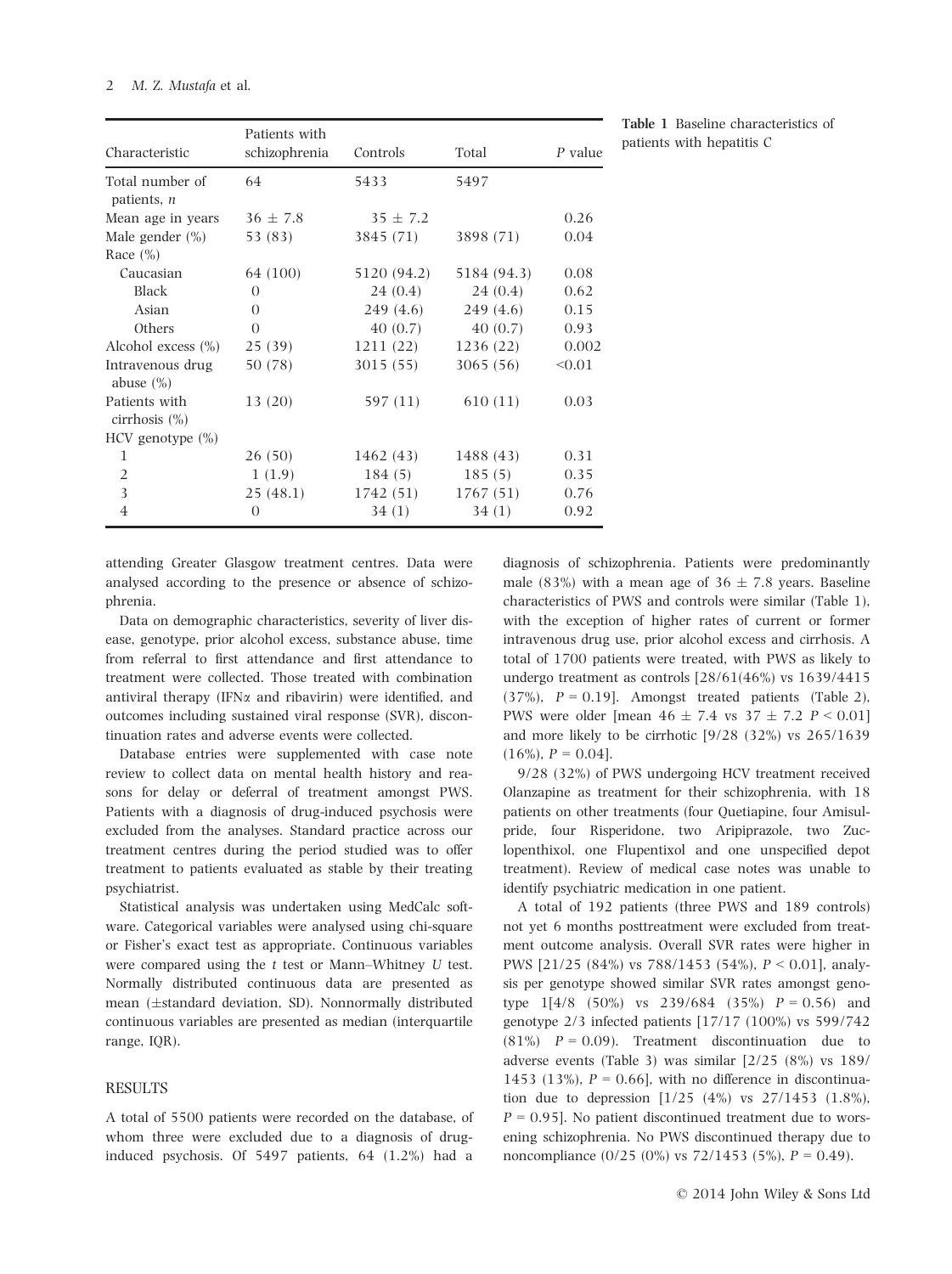Table 2 Baseline characteristics of patients commenced on antiviral therapy Characteristic

| Characteristic              | Patients with<br>schizophrenia | Controls       | P value |
|-----------------------------|--------------------------------|----------------|---------|
| Patients commenced on       | 28/61(46)                      | 1639/4415 (37) | 0.189   |
| antiviral therapy $n$ (%)   |                                |                |         |
| Mean age in years           | $46 \pm 7.4$                   | $37 \pm 7.2$   | < 0.01  |
| Male gender (%)             | 23 (82)                        | 1147 (70)      | 0.24    |
| Race $(\% )$                |                                |                |         |
| Caucasian                   | 28 (100)                       | 1425 (85)      | 0.05    |
| <b>Black</b>                | 0                              | 10(0.6)        | 0.40    |
| Asian                       | $\Omega$                       | 188 (11)       | 0.12    |
| Others                      | $\Omega$                       | 16(1)          | 0.66    |
| Alcohol excess (%)          | 10(36)                         | 348 (21)       | 0.09    |
| Intravenous drug abuse (%)  | 18 (64)                        | 668 (41)       | 0.02    |
| Patients with cirrhosis (%) | 9(32)                          | 265(16)        | 0.04    |
| $HCV$ genotype $(\% )$      |                                |                |         |
| 1                           | 9(33)                          | 721 (44)       | 0.33    |
| $\overline{2}$              | $\Omega$                       | 93(5.6)        | 0.38    |
| 3                           | 19 (67)                        | 803 (49)       | 0.08    |
| $\overline{4}$              | $\Omega$                       | 22(1.2)        | 0.76    |

Table 3 Adverse events leading to cessation of treatment amongst patients with schizophrenia and controls

| Side effects      | Patients with<br>schizophrenia ( $n = 25$ ) | Controls<br>$(n = 1453)$ |
|-------------------|---------------------------------------------|--------------------------|
| Depression        | 1(4%)                                       | $27(1.8\%)$              |
| Thrombocytopenia  | O                                           | 14 (0.96%)               |
| Anaemia           | 0                                           | 13 (0.9%)                |
| Flu like symptoms | 0                                           | $8(0.5\%)$               |
| Thyroid disorders | 1(4%)                                       | $2(0.1\%)$               |
| Weight loss       | $\left( \right)$                            | $2(0.1\%)$               |
| Leucopenia        | 0                                           | $1(0.06\%)$              |
| Others            | 0                                           | 68 (4.6%)                |
| Missing           | $\mathcal{O}$                               | 54 (3.7%)                |

PWS took longer from referral to treatment [1217 (609– 2025) vs 535 (278–1315) days,  $P < 0.01$ . A minority of both PWS and controls commenced treatment within 1 year of referral [4/28 (14%) vs 534/1639 (32%)  $P = 0.06$ . Comparing the first and last 3 years of the study, referral to treatment times fell amongst both PWS  $(2990 (1186-4794)$  vs 605  $(185-902)$ ,  $P = 0.08$  and controls (746 (429–1333) vs 262 (167–445),  $P < 0.01$ ). In the last 3 years studied, referral to treatment time was not significantly longer amongst PWS (605 (185–902) vs 262 (167–445),  $P = 0.23$ ).

Patient factors (poor attendance, unstable drug and alcohol use, unstable schizophrenia, significant co-morbidities) accounted for the majority of delays in progressing to treatment amongst PWS (21/25, 84%). Delays in receiving psychiatric assessment were uncommon [2/25 (8%)]. Two patients initially not offered treatment (one due to mild disease and one receiving Clozapine) were subsequently treated on follow-up.

#### DISCUSSION

Tolerability of interferon amongst PWS is of significance given a higher rate of HCV infection within this group. Approaching one in five adults tested amongst a sample of 931 patients with severe mental illness attending US inpatient and outpatient psychiatric facilities were found to have HCV [3]. Screening of patients treated with Clozapine, an atypical antipsychotic reserved for patients with refractory schizophrenia, revealed a prevalence of 4.1% [4]. Prevalence rates of HCV amongst PWS are higher than controls even in the absence of a self-reported history of substance misuse [10].

Our cohort demonstrates PWS to be good candidates for treatment with interferon containing regimens. It is well tolerated, with only 4% of PWS discontinuing treatment due to psychiatric illness. Despite a rate of cirrhosis twice that of controls, SVR rates were numerically higher amongst both genotype 1- and genotype 2/3-infected PWS.

This intriguing finding is not unique, with a prior study showing a higher SVR rate amongst genotype 2/3 PWS compared with controls [9]. We hypothesize that this may be explained by better compliance with treatment. Amongst our PWS, none discontinued treatment due to the lack of compliance with prescribed medication. Those PWS undergoing treatment had been identified by their treating psychiatrist as stable, and this may in part be due to good compliance with prescribed psychiatric medication. The increased time from referral to treatment amongst PWS may reflect closer scrutiny of likelihood of treatment success, including compliance. Thus, the PWS we treat are likely a selected cohort with good compliance. We suggest that the well-established relationship between compliance and SVR rates [11,12] may explain our better than expected SVR rates amongst PWS.